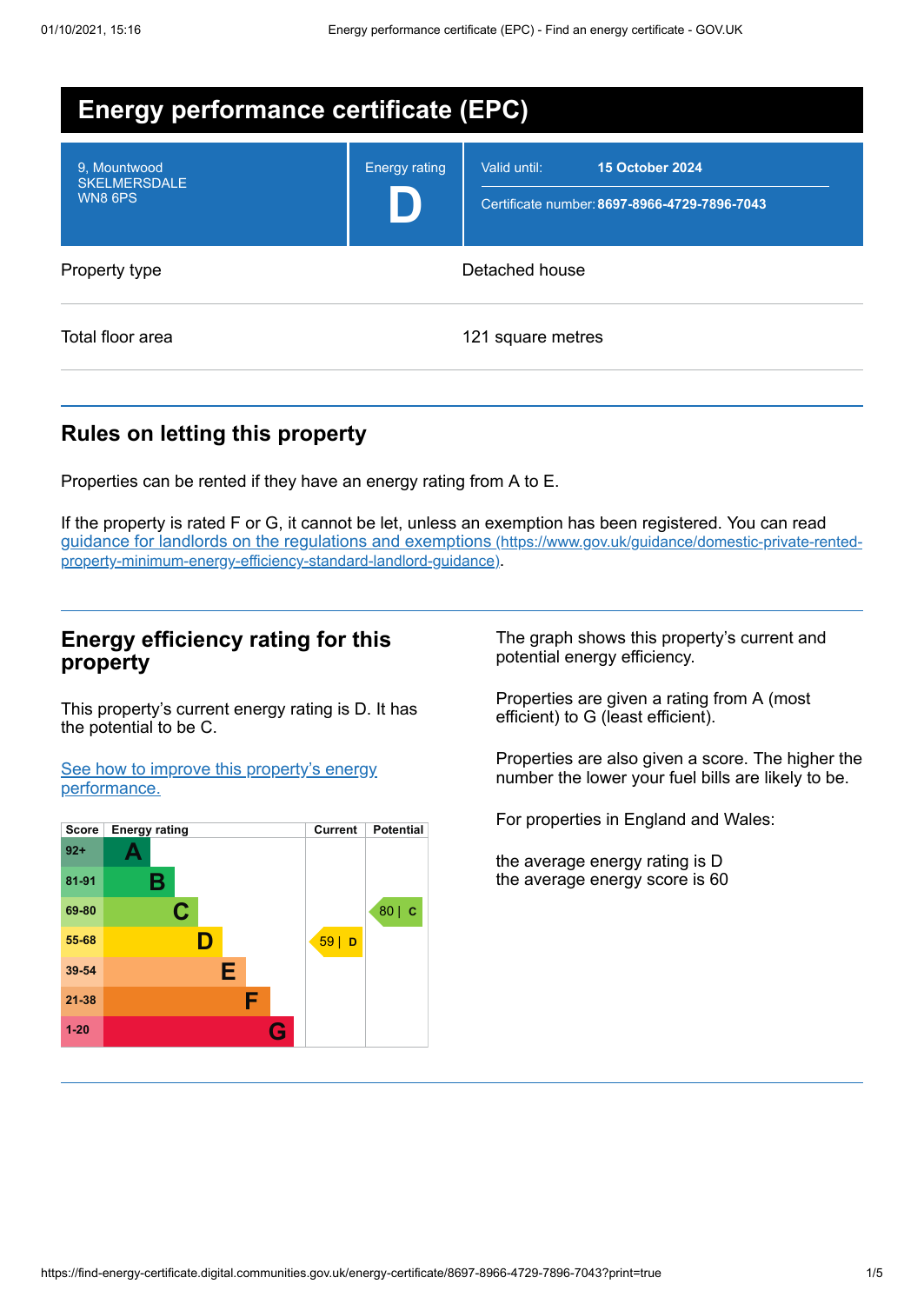# **Breakdown of property's energy performance**

This section shows the energy performance for features of this property. The assessment does not consider the condition of a feature and how well it is working.

Each feature is assessed as one of the following:

- very good (most efficient)
- good
- average
- poor
- very poor (least efficient)

When the description says "assumed", it means that the feature could not be inspected and an assumption has been made based on the property's age and type.

| <b>Feature</b>       | <b>Description</b>                          | Rating    |
|----------------------|---------------------------------------------|-----------|
| Wall                 | Cavity wall, filled cavity                  | Good      |
| Roof                 | Pitched, 75 mm loft insulation              | Very poor |
| Window               | Fully double glazed                         | Good      |
| Main heating         | Boiler and radiators, mains gas             | Good      |
| Main heating control | Programmer, TRVs and bypass                 | Average   |
| Hot water            | From main system                            | Average   |
| Lighting             | Low energy lighting in 57% of fixed outlets | Good      |
| Floor                | Solid, no insulation (assumed)              | N/A       |
| Secondary heating    | Room heaters, electric                      | N/A       |

### **Primary energy use**

The primary energy use for this property per year is 229 kilowatt hours per square metre (kWh/m2).

| <b>Environmental impact of this</b><br>property                                                                                                                                                        |                   | This property's potential<br>production                                                                                                                                                  | 2.5 tonnes of CO2 |
|--------------------------------------------------------------------------------------------------------------------------------------------------------------------------------------------------------|-------------------|------------------------------------------------------------------------------------------------------------------------------------------------------------------------------------------|-------------------|
| One of the biggest contributors to climate<br>change is carbon dioxide (CO2). The energy<br>used for heating, lighting and power in our<br>homes produces over a quarter of the UK's CO2<br>emissions. |                   | By making the recommended changes, you<br>could reduce this property's CO2 emissions by<br>2.8 tonnes per year. This will help to protect the<br>environment.                            |                   |
| An average household<br>produces                                                                                                                                                                       | 6 tonnes of CO2   | Environmental impact ratings are based on<br>assumptions about average occupancy and<br>energy use. They may not reflect how energy is<br>consumed by the people living at the property. |                   |
| This property produces                                                                                                                                                                                 | 5.3 tonnes of CO2 |                                                                                                                                                                                          |                   |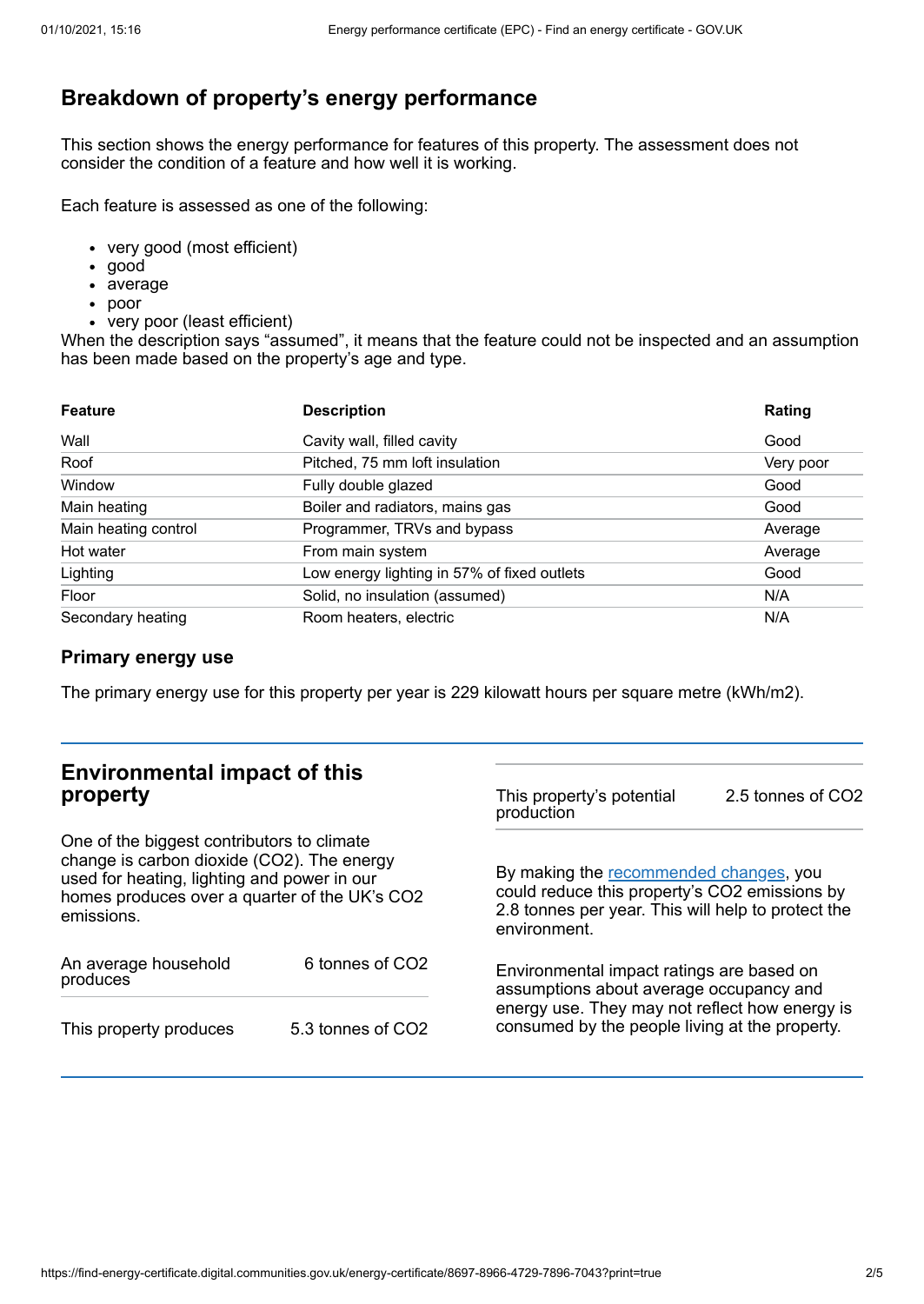# <span id="page-2-0"></span>**How to improve this property's energy performance**

Making any of the recommended changes will improve this property's energy efficiency.

If you make all of the recommended changes, this will improve the property's energy rating and score from D (59) to C (80).

| <b>Recommendation</b>                 | <b>Typical installation cost</b> | <b>Typical yearly saving</b> |
|---------------------------------------|----------------------------------|------------------------------|
| 1. Increase loft insulation to 270 mm | £100 - £350                      | £57.47                       |
| 2. Floor insulation                   | £800 - £1,200                    | £91.43                       |
| 3. Low energy lighting                | £30                              | £22.27                       |
| 4. Heating controls (room thermostat) | £350 - £450                      | £51.40                       |
| 5. Condensing boiler                  | £2.200 - £3.000                  | £182.54                      |
| 6. Solar photovoltaic panels          | £9,000 - £14,000                 | £238.32                      |

## **Paying for energy improvements**

Find energy grants and ways to save energy in your home. [\(https://www.gov.uk/improve-energy-efficiency\)](https://www.gov.uk/improve-energy-efficiency)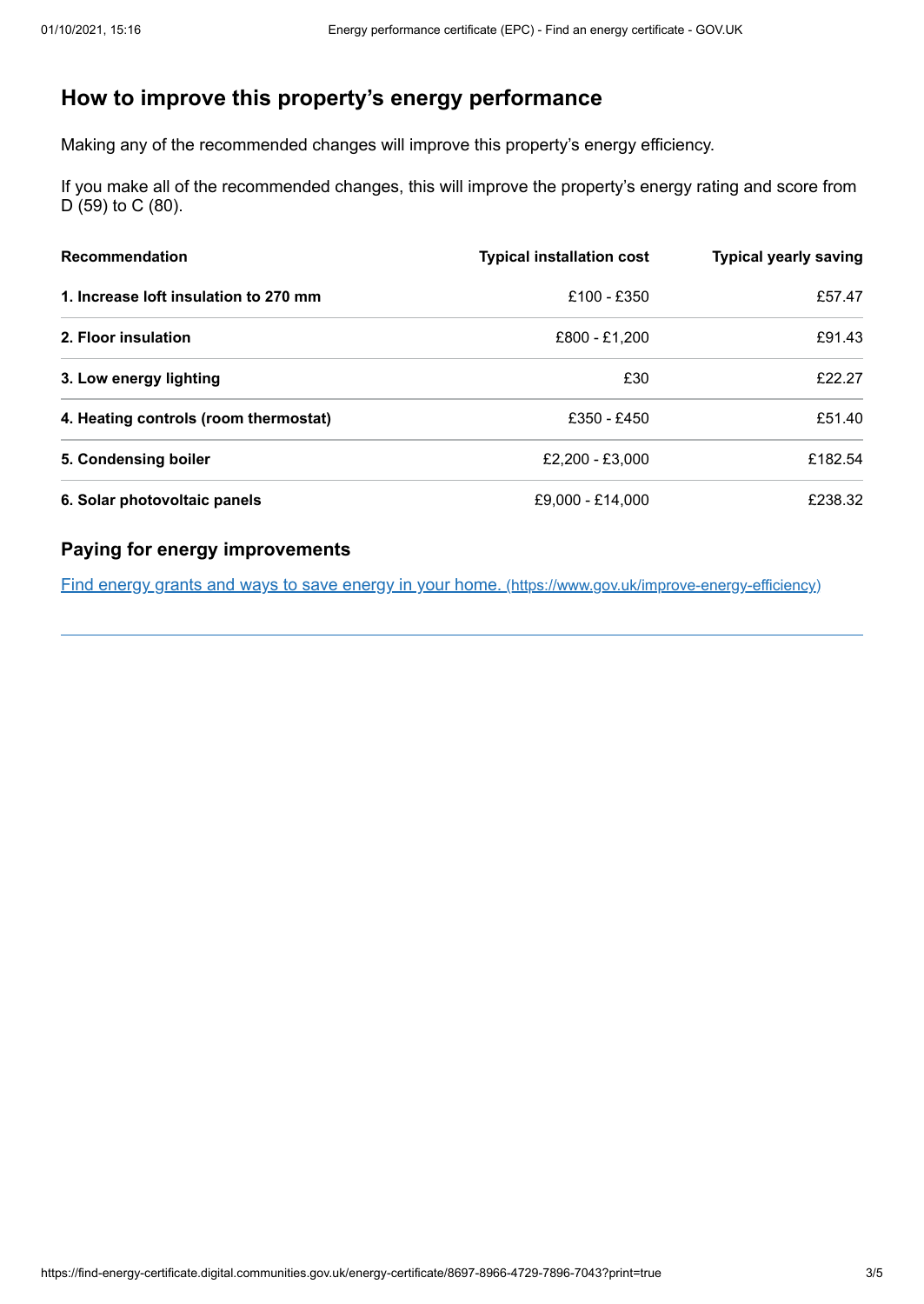of the payments.

#### **Estimated energy use and potential savings** Estimated yearly energy cost for this property £1274 Potential saving **E405** The estimated cost shows how much the average household would spend in this property for heating, lighting and hot water. It is not based on how energy is used by the people living at the property. The estimated saving is based on making all of the [recommendations](#page-2-0) in how to improve this property's energy performance. For advice on how to reduce your energy bills visit Simple Energy Advice [\(https://www.simpleenergyadvice.org.uk/\)](https://www.simpleenergyadvice.org.uk/). Heating a property usually makes up the majority of energy costs. **Estimated energy used to heat this property** Space heating 12073 kWh per year Water heating 2296 kWh per year Potential energy savings by installing insulation **Type of insulation Amount of energy saved Loft insulation** 779 kWh per year You might be able to receive Renewable Heat Incentive payments [\(https://www.gov.uk/domestic](https://www.gov.uk/domestic-renewable-heat-incentive)renewable-heat-incentive). This will help to reduce carbon emissions by replacing your existing heating system with one that generates renewable heat. The estimated energy required for space and water heating will form the basis

## **Heating use in this property**